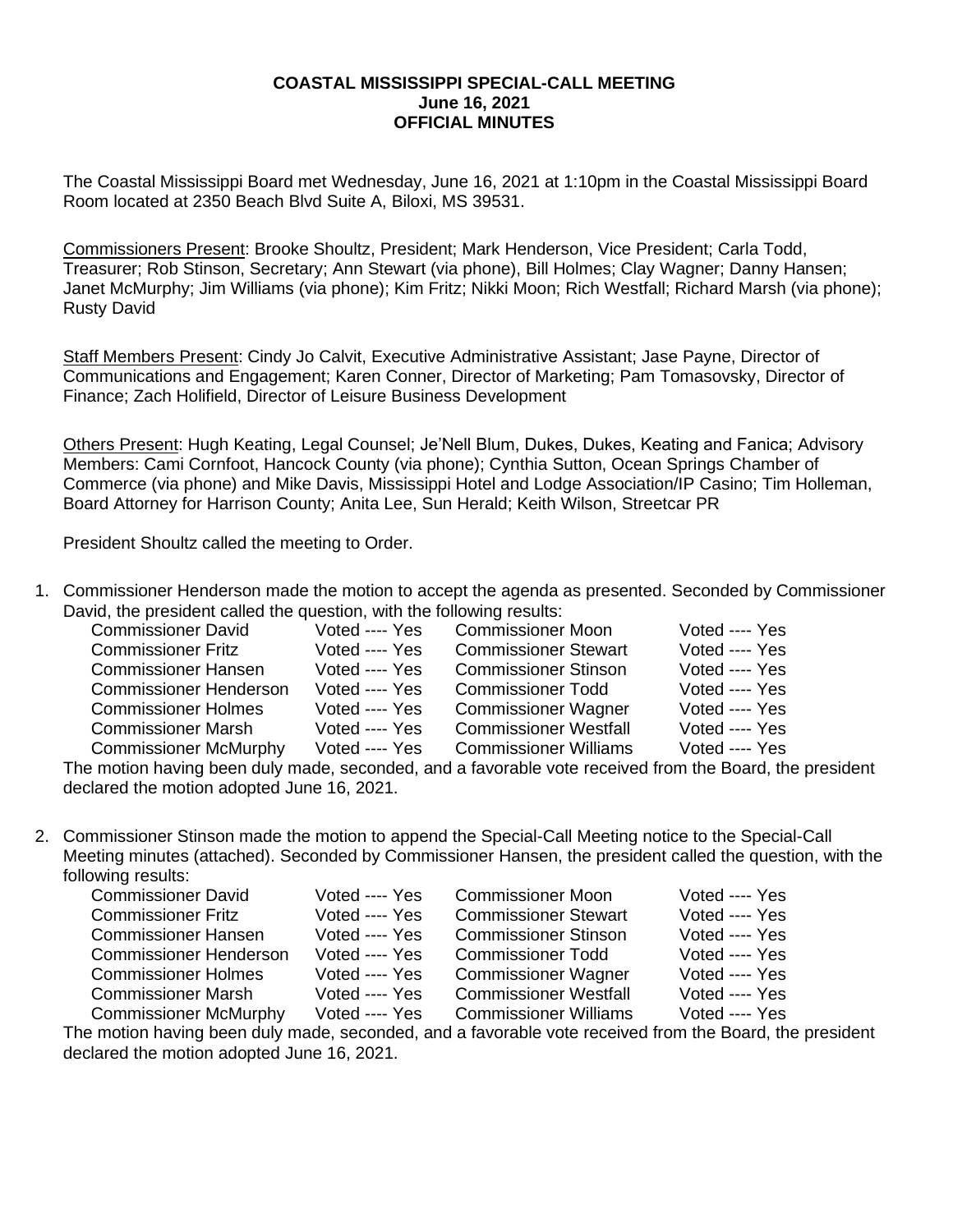3. Commissioner Hansen made the motion to enter into Closed Session to discuss the need to enter into Executive Session. Seconded by Commissioner Holmes, the president called the question, with the following results:

| <b>Commissioner David</b>     | Voted ---- Yes | <b>Commissioner Moon</b>     | Voted ---- Yes |
|-------------------------------|----------------|------------------------------|----------------|
| <b>Commissioner Fritz</b>     | Voted ---- Yes | <b>Commissioner Stewart</b>  | Voted ---- Yes |
| <b>Commissioner Hansen</b>    | Voted ---- Yes | <b>Commissioner Stinson</b>  | Voted ---- Yes |
| <b>Commissioner Henderson</b> | Voted ---- Yes | Commissioner Todd            | Voted ---- Yes |
| <b>Commissioner Holmes</b>    | Voted ---- Yes | <b>Commissioner Wagner</b>   | Voted ---- Yes |
| <b>Commissioner Marsh</b>     | Voted ---- Yes | <b>Commissioner Westfall</b> | Voted ---- Yes |
| <b>Commissioner McMurphy</b>  | Voted ---- Yes | <b>Commissioner Williams</b> | Voted ---- Yes |

The motion having been duly made, seconded, and a favorable vote received from the Board, the president declared the motion adopted June 16, 2021.

4. Commissioner Henderson made the motion to exit Closed Session and reconvene in open meeting. Seconded by Commissioner Stinson, the president called the question, with the following results:

| <b>Commissioner David</b>     | Voted ---- Yes | <b>Commissioner Moon</b>                                                                                                                                                                                                       | Voted ---- Yes |
|-------------------------------|----------------|--------------------------------------------------------------------------------------------------------------------------------------------------------------------------------------------------------------------------------|----------------|
| <b>Commissioner Fritz</b>     | Voted ---- Yes | <b>Commissioner Stewart</b>                                                                                                                                                                                                    | Voted ---- Yes |
| <b>Commissioner Hansen</b>    | Voted ---- Yes | <b>Commissioner Stinson</b>                                                                                                                                                                                                    | Voted ---- Yes |
| <b>Commissioner Henderson</b> | Voted ---- Yes | <b>Commissioner Todd</b>                                                                                                                                                                                                       | Voted ---- Yes |
| <b>Commissioner Holmes</b>    | Voted ---- Yes | <b>Commissioner Wagner</b>                                                                                                                                                                                                     | Voted ---- Yes |
| <b>Commissioner Marsh</b>     | Voted ---- Yes | <b>Commissioner Westfall</b>                                                                                                                                                                                                   | Voted ---- Yes |
| <b>Commissioner McMurphy</b>  | Voted ---- Yes | <b>Commissioner Williams</b>                                                                                                                                                                                                   | Voted ---- Yes |
|                               |                | the category is a state of the largest of the completed of the second largest of a second factor also in the moderation of the complete of the complete state of the complete state of the complete state of the complete stat |                |

The motion having been duly made, seconded, and a favorable vote received from the Board, the president declared the motion adopted June 16, 2021.

- 5. Legal Counsel stated there was no official action taken in Executive Session.
- 6. Commissioner Henderson made the motion to enter into Executive Session for the purposes of discussing job performance of CEO & Staff. Seconded by Commissioner Todd, the president called the question, with the following results:

| <b>Commissioner David</b>     | Voted ---- Yes | <b>Commissioner Moon</b>     | Voted ---- Yes |
|-------------------------------|----------------|------------------------------|----------------|
| <b>Commissioner Fritz</b>     | Voted ---- Yes | <b>Commissioner Stewart</b>  | Voted ---- Yes |
| <b>Commissioner Hansen</b>    | Voted ---- Yes | <b>Commissioner Stinson</b>  | Voted ---- Yes |
| <b>Commissioner Henderson</b> | Voted ---- Yes | <b>Commissioner Todd</b>     | Voted ---- Yes |
| <b>Commissioner Holmes</b>    | Voted ---- Yes | <b>Commissioner Wagner</b>   | Voted ---- Yes |
| <b>Commissioner Marsh</b>     | Voted ---- Yes | <b>Commissioner Westfall</b> | Voted ---- Yes |
| <b>Commissioner McMurphy</b>  | Voted ---- Yes | <b>Commissioner Williams</b> | Voted ---- Yes |
|                               |                |                              |                |

The motion having been duly made, seconded, and a favorable vote received from the Board, the president declared the motion adopted June 16, 2021.

7. Commissioner Westfall made the motion to exit Executive Session and reconvene in open meeting. Seconded by Commissioner Moon, the president called the question, with the following results:

| <b>Commissioner David</b>     | Voted ---- Yes | <b>Commissioner Moon</b>     | Voted ---- Yes |
|-------------------------------|----------------|------------------------------|----------------|
| <b>Commissioner Fritz</b>     | Voted ---- Yes | <b>Commissioner Stewart</b>  | Voted ---- Yes |
| <b>Commissioner Hansen</b>    | Voted ---- Yes | <b>Commissioner Stinson</b>  | Voted ---- Yes |
| <b>Commissioner Henderson</b> | Voted ---- Yes | <b>Commissioner Todd</b>     | Voted ---- Yes |
| <b>Commissioner Holmes</b>    | Voted ---- Yes | <b>Commissioner Wagner</b>   | Voted ---- Yes |
| <b>Commissioner Marsh</b>     | Voted ---- Yes | <b>Commissioner Westfall</b> | Voted ---- Yes |
| <b>Commissioner McMurphy</b>  | Voted ---- Yes | <b>Commissioner Williams</b> | Voted ---- Yes |
|                               |                |                              |                |

The motion having been duly made, seconded, and a favorable vote received from the Board, the president declared the motion adopted June 16, 2021.

8. Legal Counsel stated there was no official action taken in Executive Session.